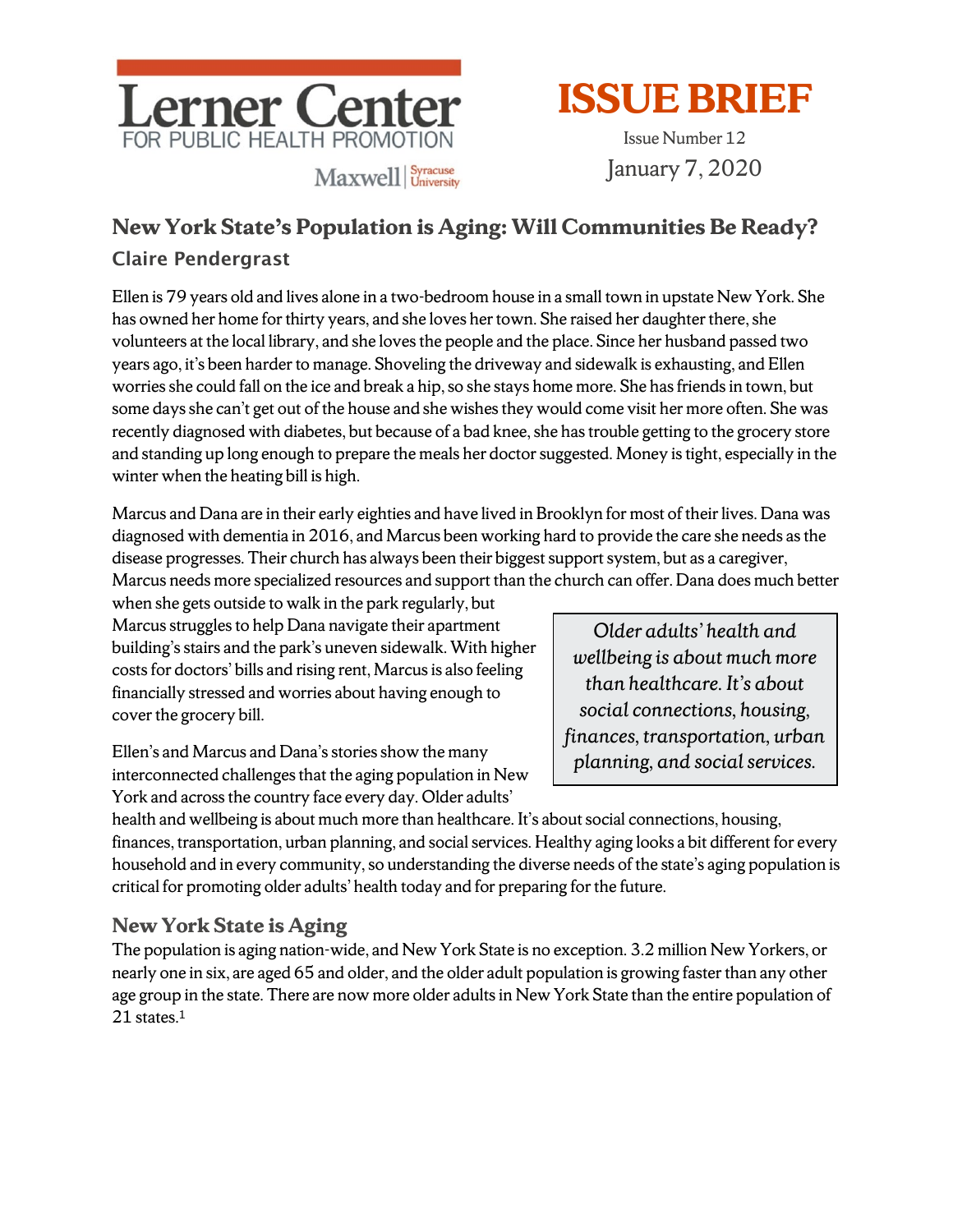

**Figure 1. In Several New York Counties, over 20% of Residents are over 65 Years Old** *Data Source*: U.S. Census Bureau, 2018 American Community Survey *Map*: Claire Pendergrast

# **Growing Older at Home, or "Aging in Place" in New York**

"Aging in place," or staying in your own home as you get older, is a growing priority for policymakers and the general public. A 2018 AARP survey found that three out of four Americans age 50 and older would prefer to stay in their homes and communities as they age.<sup>2</sup> Keeping people in their communities longer improves quality of life for older adults, reducing social isolation and potentially improving physical and mental health outcomes. Additionally, supporting older adults aging in place may yield cost savings at the state and federal levels by reducing demand on Medicare and Medicaid budgets.<sup>3</sup>

In recent years researchers and policy stakeholders have been working to identify core community features that support healthy aging for older adults. The "Age-Friendly Eight Domains of Livability" framework was developed by the World Health Organization and AARP, outlining built and social environmental factors that support health and wellbeing for older adults aging in place.4 The framework identifies eight community features central to "age-friendliness": outdoor spaces and buildings, transportation, housing, social participation, respect and social inclusion, civic participation and employment, communication and information, and community and health services. The AARP Network of Age-Friendly Communities includes towns, cities, counties, and states across the U.S. working to ensure that their communities provide environments that address the eight domains of livability to support older adults aging in place.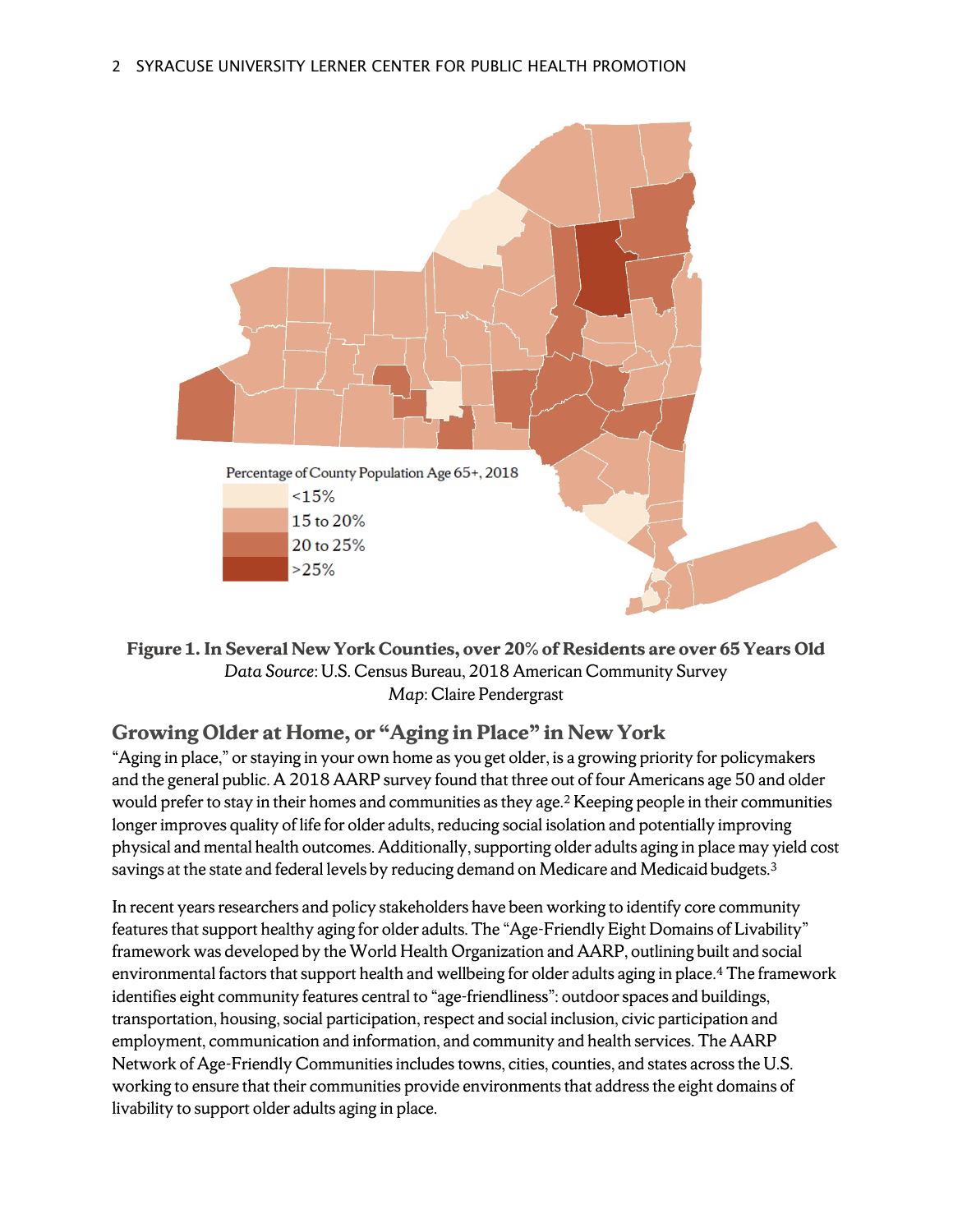New York State became the first state in the nation to join theAARP Age Friendly Network in 2017, a designation that reflected a state-wide commitment to support healthy aging through state agency decision-making. At the local level, 26 cities, towns, and counties from across New York State are members of the Age Friendly Network. This demonstrates a significant commitment to supporting the diverse needs of the state's growing population of older adults. However, continued efforts by policy stakeholders and community advocates are needed to ensure that funding and political will for creating age-friendly communities continues into the future.

#### **What Programs and Organizations Support Aging in Place in New York?**

A diversity of public and private organizations is responsible for delivering a wide range of services and supports to help older New Yorkers stay independent for as long as possible. At the state level, the New York State Office for the Aging coordinates home and community-based programming that is administered at the local level through a network of local offices for the aging located in every county in New York State. Community-based support services provided through offices for the aging include assistance in applying for and receiving benefits such as SNAP or heating assistance, navigating health insurance, connecting to legal services, and linking older adults to congregate and home-delivered meals, nutrition counseling, employment and volunteer opportunities, senior centers, transportation, and inhome supports.<sup>6</sup> Local non-profits, such as senior centers and home meal delivery organizations, are also heavily involved in providing services to older New Yorkers in communities across the state. NY Connects is another government program providing free information and resources to older adults by telephone, online, or in-person.

## **Ongoing Advocacy and Investment in Age-Friendly Communities is Needed**

The 2020 New York State budget included \$15 million for counties to provide community-based services for older adults, a significant increase in funding over previous budget cycles. This type of investment and political commitment to supporting aging in place is critical for preparing communities across the state for an aging population. Creating age-friendly communities requires collaboration between diverse stakeholders and a multi-sectoral

*New York has made bold commitments to supporting healthy aging and now must act to follow through and support policies and programs that improve health and wellbeing for older New Yorkers…*

approach. New York has made bold commitments to supporting healthy aging and now must act to follow through and support policies and programs that improve health and wellbeing for older New Yorkers, particularly as New York's population is poised to continue aging in the coming years.